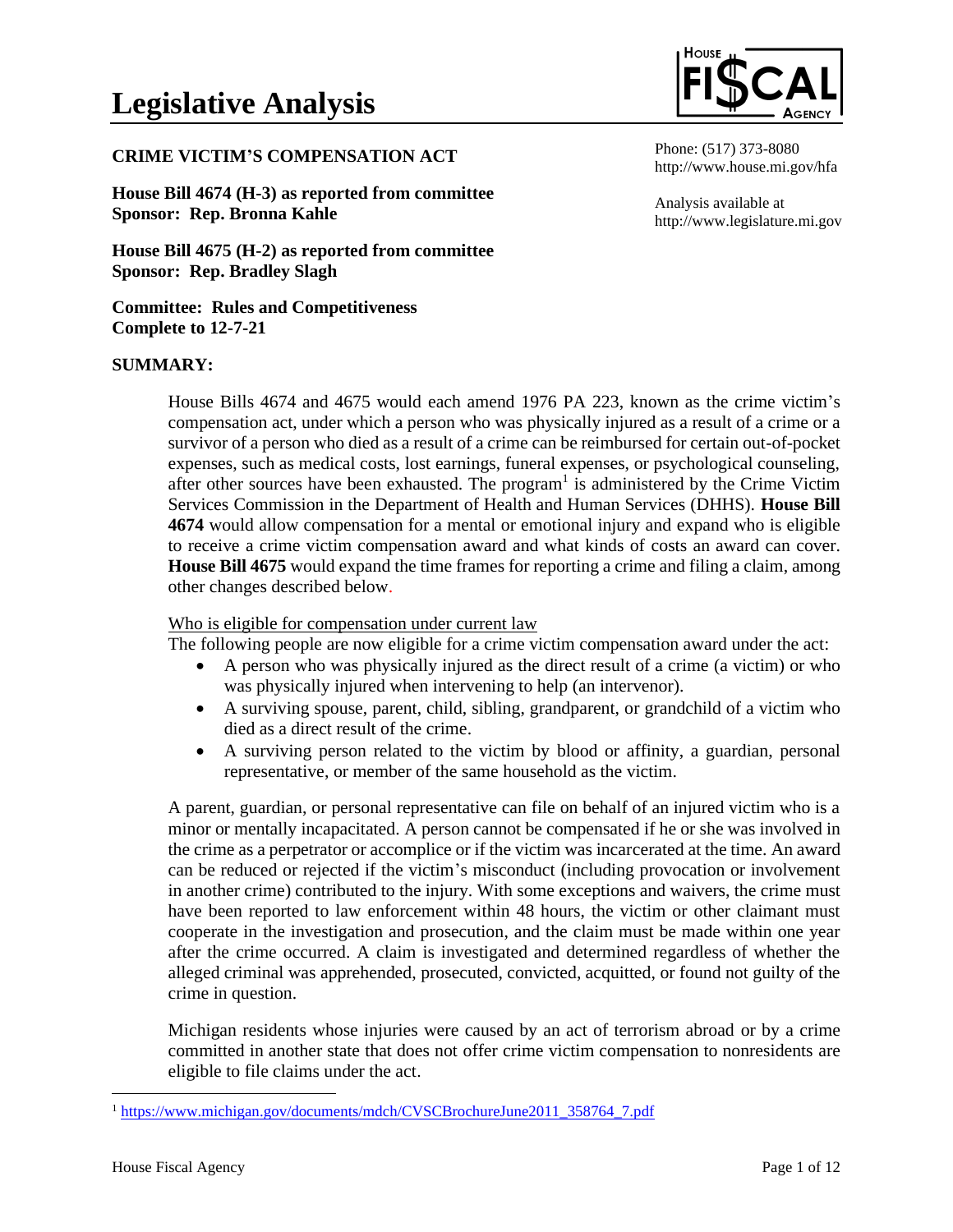In addition, health care providers can apply directly to the Crime Victim Services Commission (instead of billing the victim) for compensation for costs related to a sexual assault medical forensic examination.

What expenses are eligible for compensation under current law

Compensation awards can be made for an *out-of-pocket loss* (including indebtedness) and for loss of earnings or *support* resulting from the injury. With some exceptions and waivers, a claimant must have at least \$200 in out-of-pocket expenses or at least a two-week continuous loss of earnings to receive an award.

*Out-of-pocket loss* means unreimbursed and unreimbursable expenses or indebtedness reasonably incurred for any of the following:

- Medical care.
- Psychological counseling.
- Replacement services for homemaking tasks, child care, transportation, and other services previously performed by the victim that must be performed by someone else due to the victim's injury.
- Nonmedical remedial treatment rendered in accordance with a recognized religious method of healing.
- Other services necessary as a result of the injury on which a claim is based, including recognized medical treatment, convalescent aids, supplies, and other equipment needed by the victim because of physical incapacity sustained as a direct result of the crime.

*Support* means actual monetary payments made by a victim or intervenor to or for a person principally dependent on the victim or intervenor.

The expenses to be compensated must be directly related to the crime. Other compensable expenses include crime scene cleanup, funeral and burial payments, and grief counseling for survivors. The loss or repair of personal property is not eligible. Relocation costs, living expenses, or the costs of participating in a trial are not eligible. In addition, noneconomic losses in the form of pain, suffering, emotional distress, inconvenience, physical impairment, or other nonpecuniary damages are not eligible.<sup>2</sup>

The maximum payment per claim is  $$25,000$ .<sup>3</sup> If the victim is dead, all claims regarding that death are considered as a single claim with respect to that maximum.

Currently, an award made for loss of earnings or support cannot be more than \$350 per week. Grief counseling for a homicide victim's spouse, children, parents, siblings, grandparents, and grandchildren cannot be more than \$500. Crime scene cleanup, if the crime scene is located at the residence of the victim or a claimant, cannot be more than \$500.

An award for psychological counseling is limited to 35 hourly sessions per victim or intervenor. The award can include up to eight family sessions that include any of the victim's or intervenor's spouse, children, parents, or siblings. The reimbursement rate is capped at \$80 per

<sup>&</sup>lt;sup>2</sup> See also the Crime Services Commission rules in the Michigan Administrative Code:

[https://www.michigan.gov/documents/mdhhs/General\\_Rules\\_-\\_Crime\\_Victims\\_Services\\_Commission\\_657953\\_7.pdf](https://www.michigan.gov/documents/mdhhs/General_Rules_-_Crime_Victims_Services_Commission_657953_7.pdf) <sup>3</sup> Se[e https://www.michigan.gov/documents/mdch/Eligible\\_Expenses\\_12.16.2010\\_359065\\_7.pdf](https://www.michigan.gov/documents/mdch/Eligible_Expenses_12.16.2010_359065_7.pdf)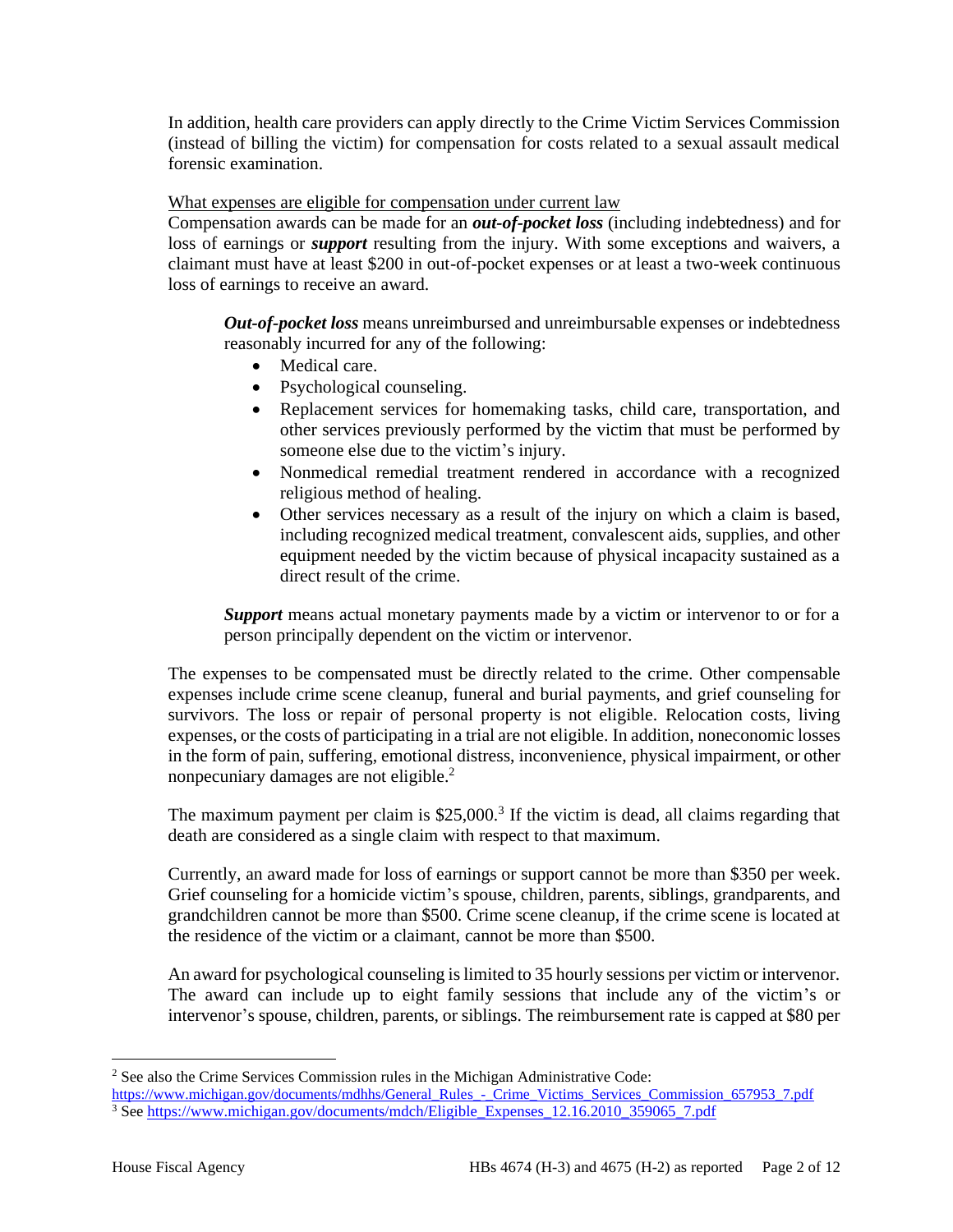hourly session with a licensed or registered therapist or counselor and \$125 per hourly session with a licensed psychologist or physician.

An award for funeral and burial expenses is limited to \$5,000 per victim and includes the costs of transporting the victim's body. However, it does not include expenses not directly related to the funeral service or disposition of the body, such as flowers, gravestones, catering services, or other personal and family accommodations.

The compensation program is the payer of last resort for these expenses. The claimant must seek reimbursement from all other available third-party sources, such as insurance, restitution, settlements, or donations. Amounts received from those sources must be reported and deducted from compensation awards under the act.

**House Bill 4674** would amend the act to allow compensation for a mental or emotional injury and expand who is eligible to receive a crime victim compensation award and what kinds of costs an award can cover. The bill also would amend emergency award and financial hardship provisions.

# Definition of crime

As used in the act, the term *crime* now means an act that is one of the following:

- A crime under state or federal law that causes an injury in this state.
- An act committed in another state that would be a crime under state or federal law if committed in this state and that either causes an injury in this state or causes an injury to a resident of this state in a state that does not have a victim compensation program available to nonresidents.
- An act of international terrorism as defined in federal law that is committed outside the United States and causes an injury to a resident of this state.

Under the bill, *crime* would mean an act that is one of the following:

- A crime under state, federal, or tribal law that does either of the following:
	- o Causes actual bodily harm, including pregnancy or death.
	- o Poses an actual or reasonably perceived threat of injury or death in this state.
- An act committed in another state that would be a crime under state, federal, or tribal law if committed in this state and that does either of the following:
	- o Causes actual bodily harm, including pregnancy or death, or poses an actual or reasonably perceived threat of injury or death in this state.
	- o Causes actual bodily harm, including pregnancy or death, to a resident of this state or poses an actual or reasonably perceived threat of injury or death to a resident of this state in a state that does not have a victim compensation program available to nonresidents.
- An act of international terrorism as defined in federal law that is committed outside the United States and that does either of the following:
	- o Causes actual bodily harm, including pregnancy or death, to a resident of this state.
	- o Poses an actual or reasonably perceived threat of injury or death.

### Definitions of injury, victim, and intervenor

Currently under the act, *victim* means a person who suffers *a personal physical injury* as a direct result of a crime, *intervenor* means a person who goes to the aid of a victim of a crime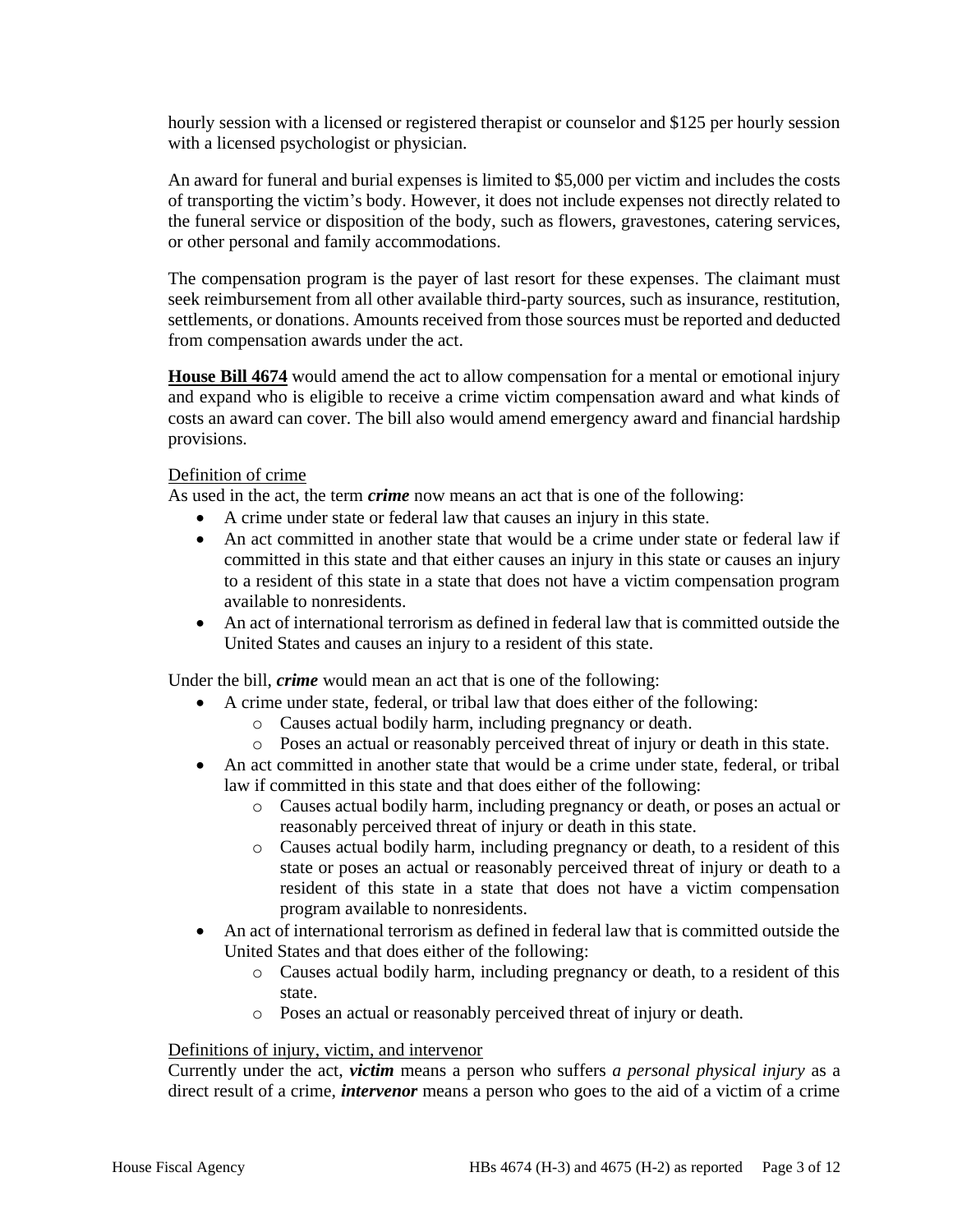and who suffers *personal physical injury*, and *personal physical injury* means actual bodily harm and includes pregnancy.

The bill would replace the term *personal physical injury* with *personal injury*.

*Personal injury* would mean either of the following:

- Actual bodily harm, including pregnancy and death.
- A psychological, mental, or emotional injury resulting from an actual or reasonably perceived threat of injury or death.

A *victim* would mean a person who suffers *a personal injury* as a direct result of a crime, and an *intervenor* would mean a person who goes to the aid of a victim of a crime and who suffers *personal injury*.

# Who would be eligible for compensation under the bill

The following people would be eligible for an award under the bill:

- A. An individual who suffered a personal injury as a direct result of a crime (a victim) or who suffered a personal injury when intervening to help (an intervenor).
- B. An individual who is related to a victim or intervenor by blood or affinity to the second degree, including a child born after the death of the victim or intervenor. (Individuals related to the second degree of blood or affinity include a person's spouse, child, parent, sibling, grandparent, grandchild, parent-in-law, and child-in-law.)
- C. An individual who was in a *dating relationship* with the victim or intervenor at the time of the crime. (*Dating relationship* would mean frequent, intimate associations primarily characterized by the expectation of affectional involvement. It would not include a casual relationship or an ordinary fraternization between two individuals in a business or social context.)
- D. An adult who is physically or mentally incapacitated to whom the victim or intervenor is a guardian or primary caregiver.
- E. A minor to whom the victim or intervenor is a guardian or primary caregiver.
- F. The guardian or primary caregiver of a victim or intervenor who is either a minor or an adult who is physically or mentally incapacitated and principally dependent on another for support.
- G. An individual who, when the victim or intervenor was a minor, was the victim's or intervenor's guardian or primary caregiver.
- H. An individual who voluntarily pays the funeral or burial expenses of a victim who died as a result of a crime or legally assumes that obligation.
- I. An individual who, when the crime occurred, resided in the same dwelling unit as a victim or intervenor. (The commission could require verification or proof of permanent residence, including a lease agreement, pay stub, tax form, license registration, utility bill, document with a mailing address, or notarized statement.)
- J. An individual who, before the crime occurred, resided for at least two years in the same dwelling unit as a victim or intervenor and who is related to the victim or intervenor by blood or affinity. (The commission could require verification or proof of permanent residence, including a lease agreement, pay stub, tax form, license registration, utility bill, document with a mailing address, or notarized statement.)
- K. A person who is principally dependent on another for support and who suffers loss of support because a victim or intervenor died as a result of the crime.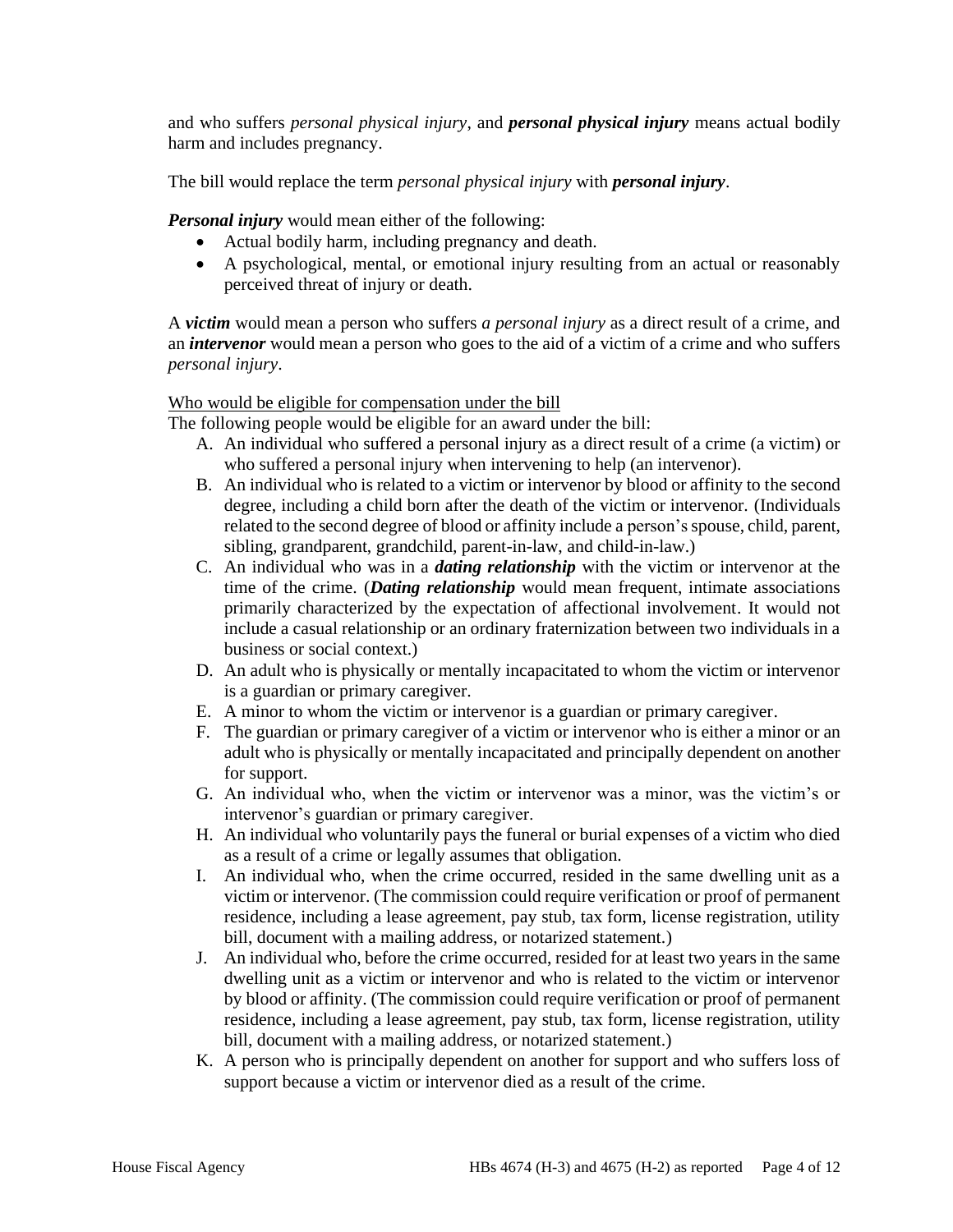The bill would not change the provisions concerning the ineligibility of claimants who were perpetrators or accomplices or victims who were incarcerated or (although they are not listed above) the eligibility of health care providers to apply for compensation for costs related to a sexual assault medical forensic examination.

## What expenses would be eligible for compensation under the bill

Under the bill, an award could be made for an out-of-pocket loss (including indebtedness for services needed as a result of the personal injury) and loss of earnings or support resulting from the crime (rather than, under current law, resulting from the injury). With some exceptions and waivers, a claimant would have to have at least \$200 in out-of-pocket expenses or at least a five-day loss of earnings to receive an award. Unless reduced under the act, an award made for out-of-pocket loss would have to be in an amount equal to unreimbursed and unreimbursable expenses or indebtedness related to the crime and reasonably incurred for any of the following:

- Medical care for the victim or intervenor.
- Subject to provisions described below, psychological or grief counseling for an individual eligible for an award as described above.
- Reasonable expenses for temporary or permanent relocation for an individual described in A or I above or (if the victim is deceased) described in B, C, D, E, F, G, I, or J. This award could only be made if the claimant is relocating to protect his or her physical safety or emotional or financial well-being as a result of the crime and is relocating within one year of either the date of the crime or the date the claimant is threatened by a change of circumstance or indicator of danger, unless good cause for a delay is shown. An award under this provision could not exceed \$3,800 per claimant. Eligible relocation expenses would include at least all of the following:
	- o The first month of rent, a security deposit, and the costs to start utilities in the new dwelling. The commission could require the claimant to provide a signed rental agreement as evidence.
	- o Moving expenses, such as costs to rent a truck, travel, and obtain moving services.
	- o Costs for temporary lodging for up to 30 days.
- Replacement services for homemaking tasks, child care, and other services previously performed by an individual described in A, B, C, D, E, F, G, I, or J above that must be temporarily or permanently performed by someone else because of the victim's injury or the claimants attendance at a *victim services organization* to receive services related to the crime.
- Transportation expenses to allow an individual described in A above or (if the victim or intervenor is deceased) described in B, C, D, E, F, G, I, or J to access services from a victim services organization, medical care, or mental health care or to attend the funeral of a victim or intervenor. An award under this provision would be limited to the following aggregate amounts per claimant:
	- o \$1,000 for travel 50 miles or less from the claimant's residence.
	- o \$5,000 for travel that meets either or both of the following:
		- Travel 50 miles or more from the claimant's residence for a health care provider, mental health professional, or health facility or agency that provides a specific treatment or care that is not available within 50 miles of the claimant's residence.
		- Travel 50 miles or more from the claimant's residence for a funeral for a deceased victim or intervenor.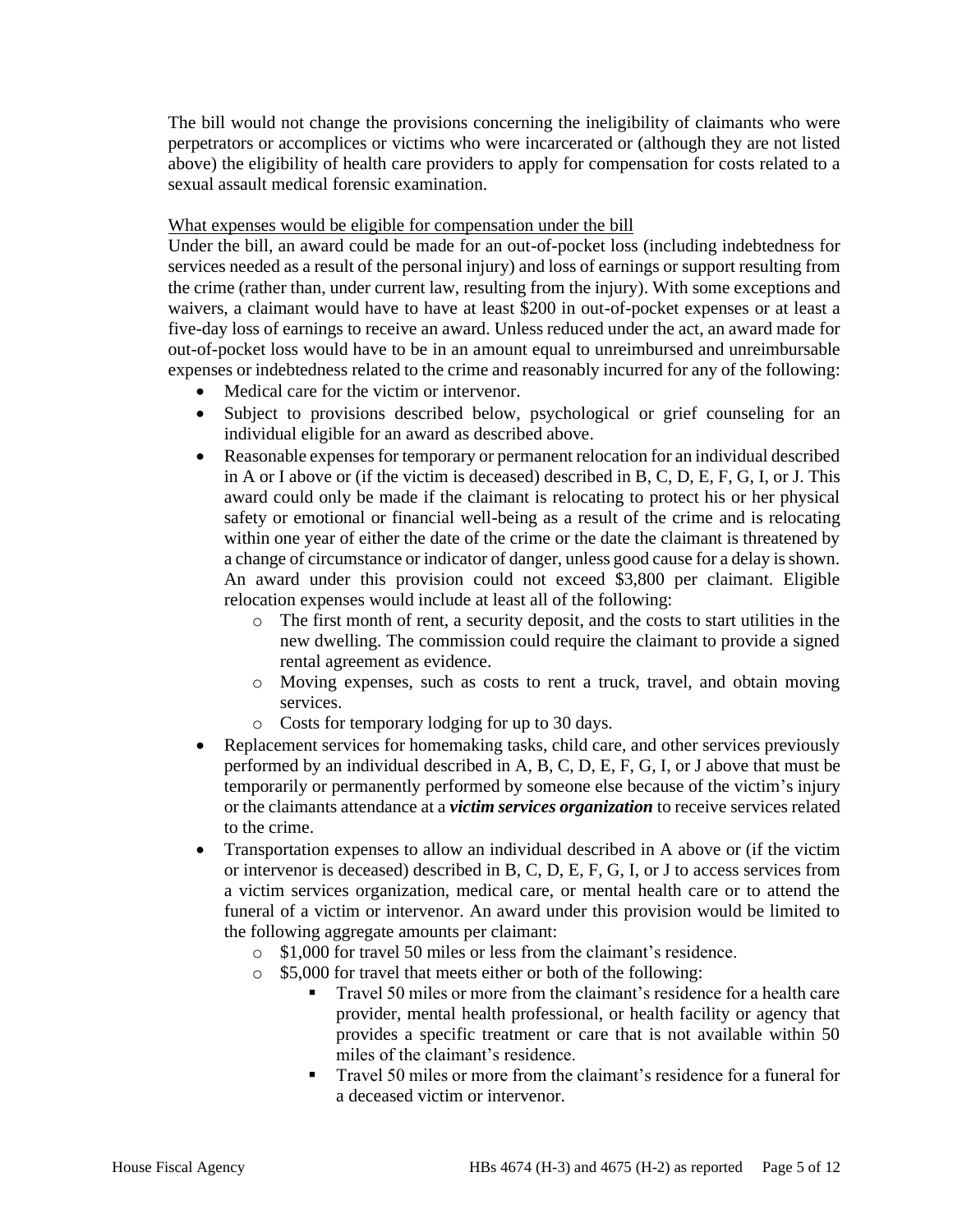- For the residence of an individual described in A above or (if the residence is a crime scene) an individual described in B, C, D, E, F, G, I, or J, reasonable costs of up to \$1,000 per residence for installing, increasing, or replacing residential security, including such things as installing a home security device or system or replacing or repairing windows or locks or increasing the number of locks on residential entryways.
- Accessibility or rehabilitative equipment or devices for either of the following:
	- o Equipment or devices needed by a victim or intervenor because of an injury caused by the crime, including modifications necessary to make a residence or vehicle accessible.
	- o Replacement equipment or devices needed by a victim or intervenor because the victim's or intervenor's equipment or device was damaged in the course of a crime.
- If the crime scene is located at the residence of an individual described in A, B, C, D, E, F, G, I, or J above, or is that individual's vehicle, up to \$5,000 of crime scene cleanup services per crime scene.
- Nonmedical remedial treatment rendered in accordance with a recognized religious method of healing to a victim or intervenor.
- Replacement costs of up to \$250 for clothing or bedding that is held as evidence of a crime and belongs to an individual described in A, B, C, D, E, F, G, I, or J above.
- Subject to provisions described below, funeral expenses.
- *Other services necessary* for the victim or intervenor.

*Victim services organization* would mean an organization or agency that has a documented history of providing services to address issues arising from victimization to victims or to family members or household members of victims.

*Other services necessary* would mean recognized medical treatment, convalescent aids, supplies, and other equipment needed by the victim because of physical incapacity sustained as a direct result of the crime.

The maximum payment per claim would be \$45,000. As under current law, all claims regarding the death of a victim would be considered as a single claim with respect to that maximum.

Unless reduced under the act, an award made for loss of support (actual monetary payments made by a victim or intervenor to or for a person principally dependent on the victim or intervenor) would have to equal the loss sustained and could not exceed \$1,000 per week.

Unless reduced under the act, an award made for loss of earnings would have to equal the loss sustained and could not exceed \$1,000 per week. A claimant could be awarded for loss of earnings for lost wages as a result of the crime, such as under the following circumstances:

- A victim or intervenor, the parent, guardian, or primary caregiver of a victim or intervenor, or (if the victim or intervenor is deceased) an individual described in B, C, D, E, F, G, or I above, for nor attending work because of any of the following:
	- o He or she is seeking medical attention for or recovery from an injury caused by the crime.
	- o He or she is obtaining psychological counseling or obtaining services from a victim services organization.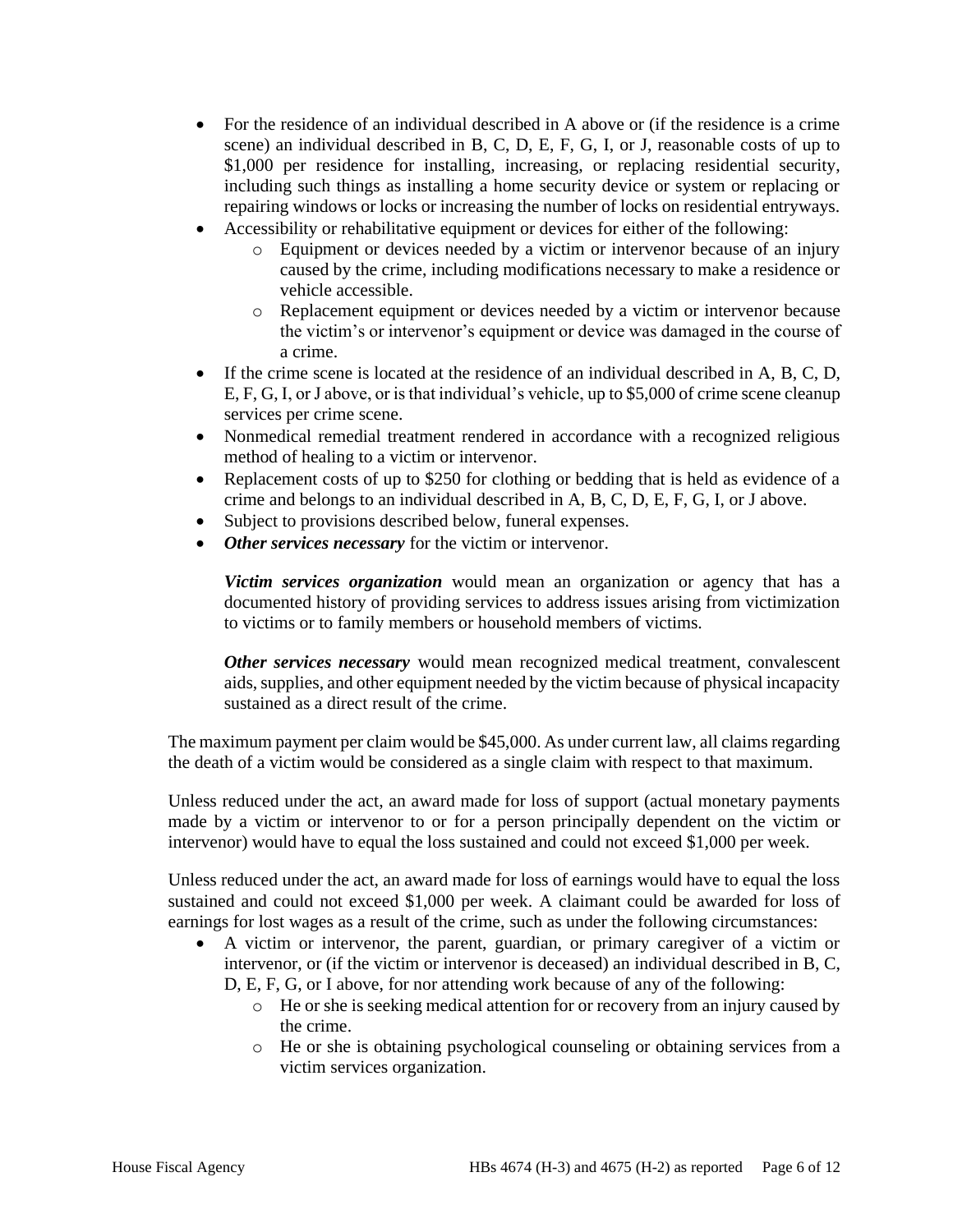- o He or she is providing care or assistance to a victim or claimant in recovering from injuries caused by the crime or in obtaining psychological counseling or obtaining services from a victim services organization.
- If the victim or intervenor is deceased, wage loss for bereavement of up to \$2,000 for an individual described in B, C, D, E, F, G, or I above, or up to \$1,000 for an individual described in J, for any of the following:
	- o To attend the funeral or alternative to a funeral of the deceased victim or intervenor
	- o To make arrangements necessitated by the death of the victim or intervenor.
	- o For a period of grieving the death of the victim or intervenor.

Unless reduced under the act, an award for funeral expenses would have to be in an amount equal to unreimbursed and unreimbursable expenses or indebtedness incurred for burial expenses, transporting the victim's body, and other costs for the funeral service or alternative service, up to \$8,000 per victim. An award under these provisions would be prohibited from exceeding an additional \$500 for a grave marker for each victim.

An award for psychological or grief counseling would be limited to 35 hourly sessions per individual described above who requires psychological counseling as a result of the crime or grief counseling in connection with the victim's or intervenor's death. The award could include up to 20 family sessions that include an individual who is not criminally responsible for or an accomplice to the crime, and who is related to the victim or intervenor by blood or affinity to the second degree, the guardian or primary caretaker of a minor victim, or an individual described in I above. The maximum hourly reimbursement would remain \$80 per hourly session with a licensed or registered therapist or counselor and \$125 per hourly session with a licensed psychologist or physician.

### Emergency awards

Currently under the act, if it appears that a claim is likely to result in an award and undue hardship will result to the claimant if immediate payment is not made, the commission can make an emergency award to the claimant while the case is still awaiting a final decision. The emergency award is then deducted from the total award provided, and if the emergency award is larger than the total final award, the difference must be repaid. An emergency award made under these provisions cannot exceed \$500.

The bill would increase the maximum amount of an emergency award to \$4,000. The bill also would require the commission to provide a procedure for a claimant to request an emergency award under these provisions. In addition, the commission would have to decide whether to grant an emergency award promptly after receiving an application or request for one. If granted, the award also would have to be issued promptly.

### Lack of serious financial hardship

The act currently requires the commission to deny an award if it finds that, in the absence of the award, the claimant will not suffer serious financial hardship from the out-of-pocket expenses and lost earnings or support incurred as a result of the injury. All of the financial resources of the claimant must be considered in making this determination.

The bill would eliminate this provision.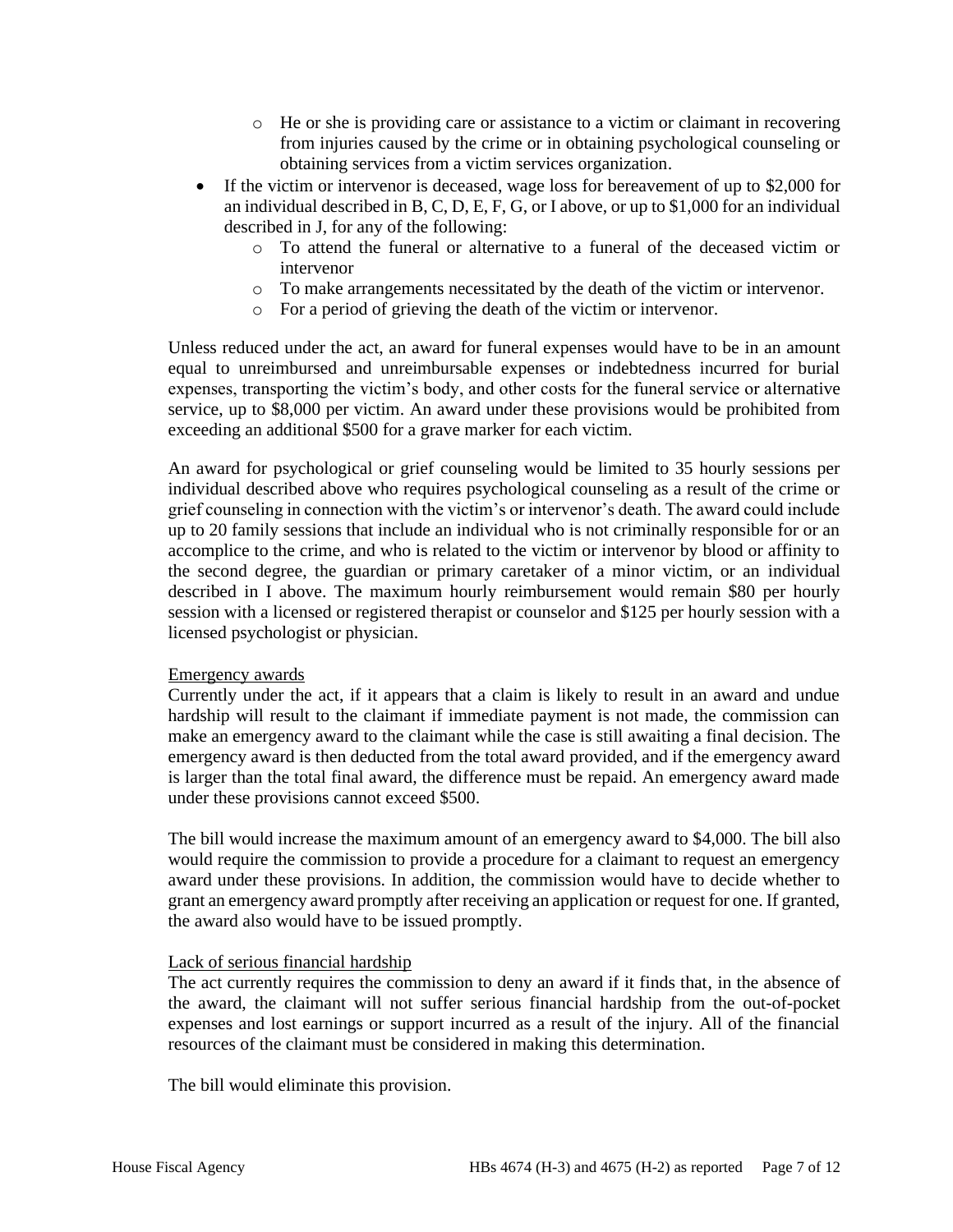#### Requirement of repayment

Awards under the act are for "unreimbursed and unreimbursable expenses," which means that there is no other source for paying them other than an award or the claimant's own assets. The commission is thus the payer of last resort of expenses incurred because of a crime injury, and if a claimant receives a payment from another source for the same expenses, the claimant must repay that amount to the commission.

The act now provides that an award must be reduced by amounts that a claimant receives from other sources as a result of the injury (such as restitution or insurance).

The bill would provide that if a claimant receives such a payment from another source for which he or she received an award under the act, he or she must reimburse the commission to the extent that the total amount the claimant received exceeds the actual loss the claimant experienced for that expense.

MCL 18.351 et seq.

**House Bill 4675** would amend the act to expand the time frames for reporting a crime and filing a claim, among other changes described below.

#### Time frame for reporting a crime

The act currently provides that an award cannot be made unless investigation of the claim verifies that the crime was reported *promptly* to the proper authorities.

The bill would delete the word *promptly*.

The act further provides that an award may not be made if police records show that the report was made more than 48 hours after the crime happened. The commission can waive this requirement if it finds the delay was justified for good cause or if the crime was criminal sexual conduct committed against a victim who was less than 18 years old at the time of the crime and was reported before the victim reached the age of 19.

The bill would delete these provisions.

### Time frame for filing a claim

Currently under the act, a claim must be filed no later than *one year after the crime* on which it is based, except in the following cases:

- If a victim of criminal sexual conduct in the first, second, or third degree was less than 18 years old at the time of the crime and the victim reported the crime before reaching the age of 19, a claim based on the crime can be filed no later than *one year after the crime was reported*.
- If a law enforcement agency discovers that injuries were incurred as a result of the crime that were previously determined to be accidental, of unknown origin, or resulting from natural causes, a claim based on the crime can be filed within *one year after that discovery*.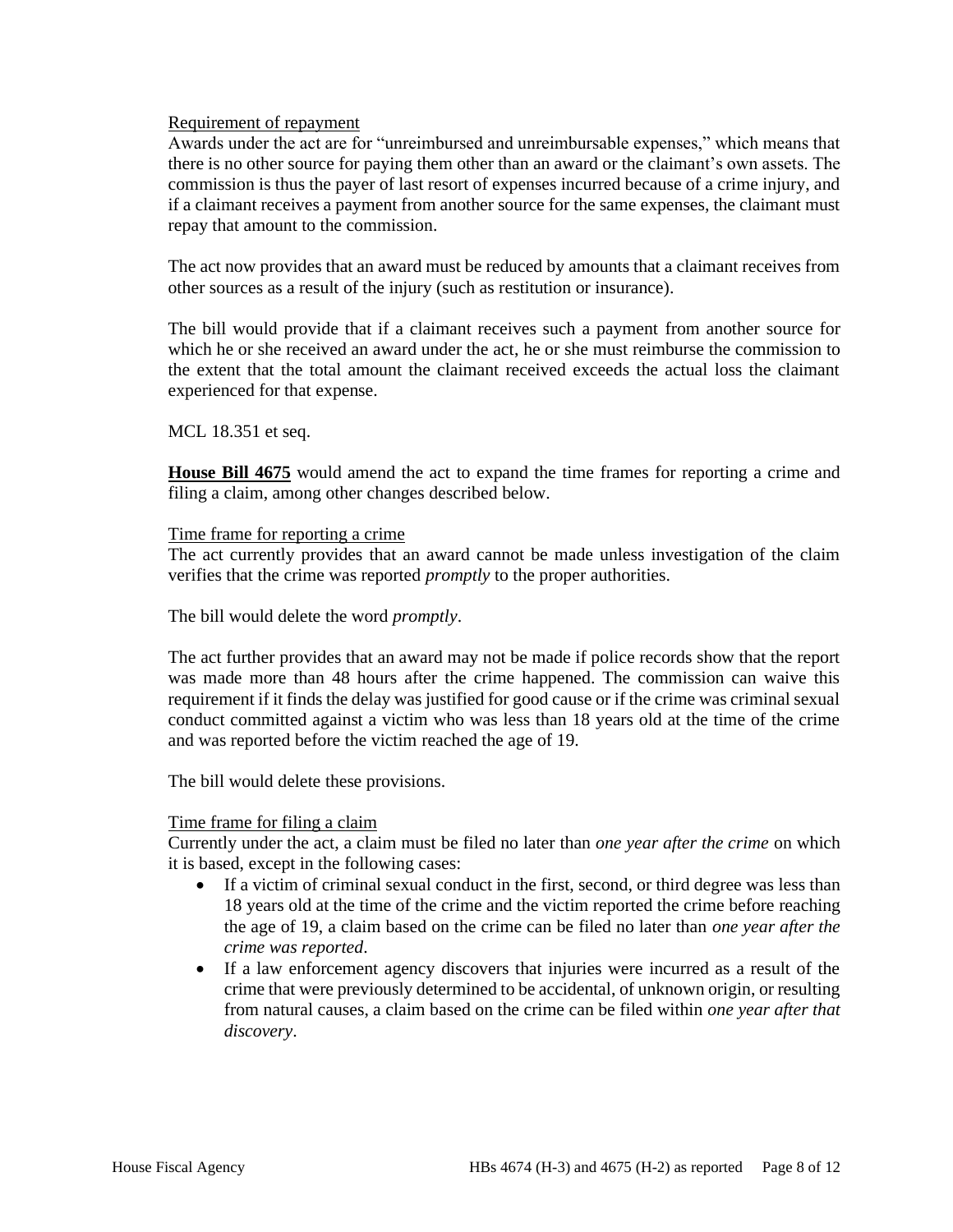The bill would provide that a claim must be filed no later than *five years after the crime* on which it is based, except as follows:

- A claim based on the crime of criminal sexual conduct in the first, second, or third degree could be filed by a claimant no later than *five years after the crime was reported* in either of the following cases:
	- o Police records show that the victim of the crime was less than 18 years old at the time of the crime and the victim reported the crime before reaching the age of 28.
	- o Police records show that the victim of the crime was less than 18 years old at the time of the crime, the victim reported the crime after reaching the age of 28, and the claimant shows that there was good cause for the delay in reporting the crime.
- If a law enforcement agency discovers that injuries were incurred as a result of the crime that were previously determined to be accidental, of unknown origin, or resulting from natural causes, a claim based on the crime can be filed within *five years after that discovery*.

### Filing a claim

Under current law, a claim must be filed in the commission's office in person or by mail. The bill would additionally allow a claim to be filed by electronic means authorized by the commission, if available.

The bill also would add that an application for an award under the act must be made on a form approved by the commission.

#### Commission determinations

The bill would provide that the commission must promptly make a determination on whether to grant an award for an expense or loss submitted as part of a claim if the commission has received sufficient documentation concerning that particular expense or loss to make that determination. The commission could not require, as a condition of making a determination or award, that a claimant must submit sufficient documentation for all losses and expenses that will be submitted as part of a claim.

#### Award of compensation

The act now provides that an award of compensation cannot be made unless investigation of the claim verifies that a crime was committed that directly resulted in *personal physical injury* to, or the death of, the victim.

The bill would prohibit the commission from granting an award of compensation unless investigation of the claim verifies that a crime was committed that directly resulted in *injury* to the victim *or intervenor*.

### Notification to prosecuting attorney

Currently, when a claim is filed, the commission must promptly notify the prosecuting attorney of the county where the crime allegedly took place. If the prosecuting attorney advises the commission within 20 days that a criminal prosecution is pending on the case and asks the commission to delay its proceedings until the prosecution is finished, the commission must grant the request, although it may still grant an emergency award under the act.

The bill would delete the above provision.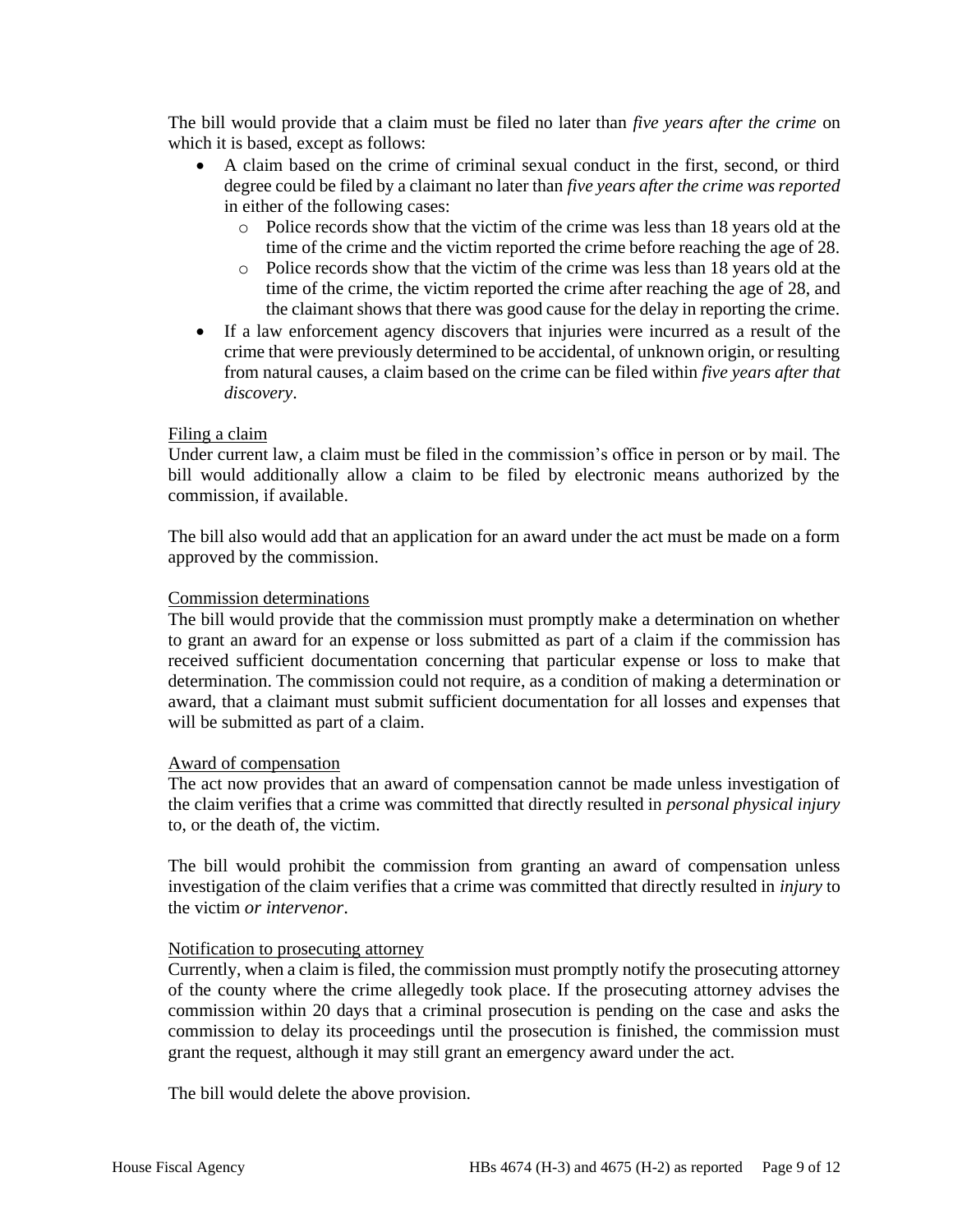The bill would provide that the commission may inquire with the proper law enforcement authorities, including the prosecuting attorney of the county where the crime allegedly took place, in investigating a claim.

#### Periodic payments for sexual assault examinations

The act currently provides that an award must be paid in a lump sum, except that the commission may provide for periodic payments to compensate for loss of earnings or support in cases involving death or protracted disability.

The bill instead would provide that an award for each covered expense or loss must be paid in a lump sum, except that the commission may provide for periodic payments to compensate for out-of-pocket expenses or loss of earnings or support for payments to health care providers for costs related to a sexual assault medical forensic examination or in cases involving death or protracted disability.

### Personal representatives

The act currently provides that a claim may be filed by the person eligible to receive the award or by the parent or guardian of an eligible minor.

Under the bill, a personal representative of the person eligible to receive an award also could file a claim.

MCL 18.351 et seq.

#### **Effectiveness provisions**

Each bill would add a new section 16a to the act. Each section 16a provides that the bill adding it would apply to claims submitted on or after the effective date of that bill.

In addition, each bill contains an enacting section that provides that the bill will take effect 450 days after it is enacted. Each enacting section also provides that the bill containing it would apply to claims submitted on or after the effective date of that bill.

Proposed MCL 18.366a and 18.366a[1]

### **FISCAL IMPACT:**

**House Bill 4674** would increase state expenditures by an indeterminate amount and would not have a significant fiscal impact on local units of government. The fiscal impact of the bill would depend upon an increase of eligible claimants due to the inclusion of pregnancy and mental and emotional injuries. Current statute includes only personal physical injuries, but the bill adjusts language to include actual bodily harm, pregnancy, and mental and emotional injuries. The bill also would increase the maximum amount of certain awards that can be granted, which would increase state expenditures. The amount of increased expenditures would depend upon how many additional financial assistance awards would be granted to eligible persons and what the amount of these awards would be.

In FY 2018-19, the Crime Victims Compensation program awarded \$3,497,000 in direct financial assistance to crime victims from 700 eligible claims. Under the current statute, these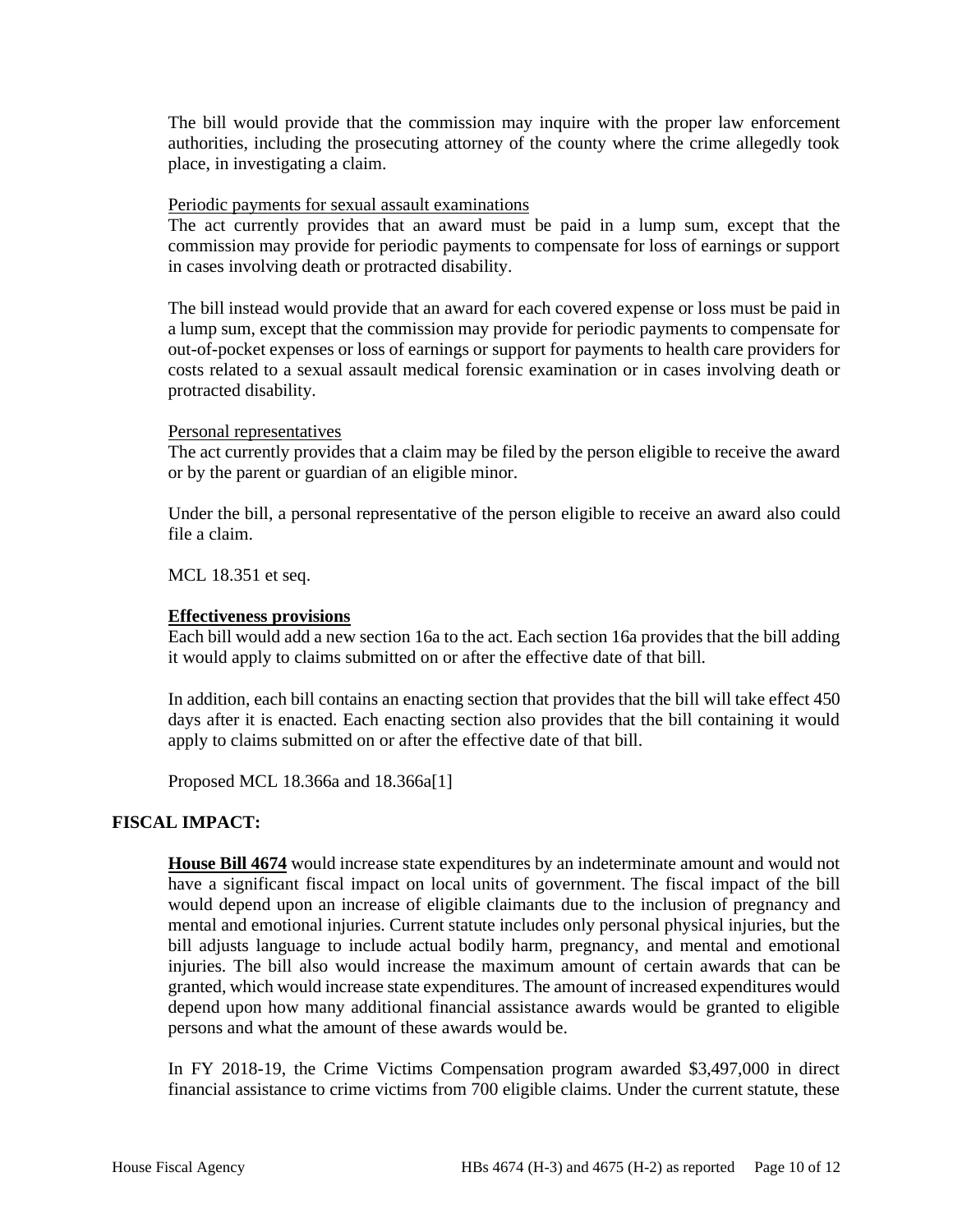awards are a payment of last resort for crime victims that have suffered physical injuries, and, among other stipulations, the crime victim must show financial hardship.

Funding for crime victim compensation is allocated from the Crime Victim's Rights Fund established in the Crime Victim's Rights Services Act. The fund can be used for the following three purposes:

- First, for crime victim services.
- Second, amounts in excess of the necessary revenues for services may be used for crime victim compensation.
- Third, any additional excess revenue that has not been used for victim compensation may be provided for the statewide trauma system, but not more than \$3.5 million.

The following table presents a five-year history of the Crime Victim's Rights Fund annual revenues, expenditures, and year-end balances:

| <b>CRIME VICTIM'S RIGHTS FUND</b> |                                    |                           |                                  |                    |
|-----------------------------------|------------------------------------|---------------------------|----------------------------------|--------------------|
| <b>Fiscal Year</b>                | <b>Beginning</b><br><b>Balance</b> | <b>Revenue to</b><br>Fund | <b>Expenditures</b><br>from Fund | <b>End Balance</b> |
| 2016-17                           | 27,327,617                         | 18,535,438                | (15,907,065)                     | 29,955,990         |
| 2017-18                           | 30,173,353                         | 19,151,318                | (17,323,612)                     | 32,001,059         |
| 2018-19                           | 31,816,966                         | 17,900,840                | (18,065,957)                     | 31,651,849         |
| 2019-20                           | 31,668,254                         | 13,399,223                | (18, 179, 274)                   | 26,888,203         |
| $2020 - 21*$                      | 26,888,203                         | 22,245,400                | (22, 245, 400)                   | 26,888,203         |

 *\* Executive Estimate*

**House Bill 4675** would increase state expenditures by an indeterminate amount and would not have a significant fiscal impact on local units of government. The fiscal impact of the bill would depend upon an increase of eligible claims due to the extension of the length of time that crime victims are able to submit claims. Current statute specifies that a claim must be filed by a crime victim within one year after the date of the original crime report. The bill would extend that window to within five years after the original crime report was made. The bill also specifies that a claimant who was under the age of 18 at the time the crime occurred may report the crime before attaining 28 years of age unless the claimant can provide good cause as to why there was a delay in reporting the crime until after attaining the age of 28.

A felon convicted of a crime that resulted in personal injury may be required, as part of the sentence, to reimburse the state for costs paid to the victim, which may lower expenditures to the state.

In FY 2018-19, 700 claims were filed and accepted by the Crime Victims Services Commission resulting in \$3,497,000 awarded to crime victims. Funding was allocated from the Crime Victim's Rights Fund (\$1.7 million) as well as the Federal VOCA Grant (\$1.6 million).